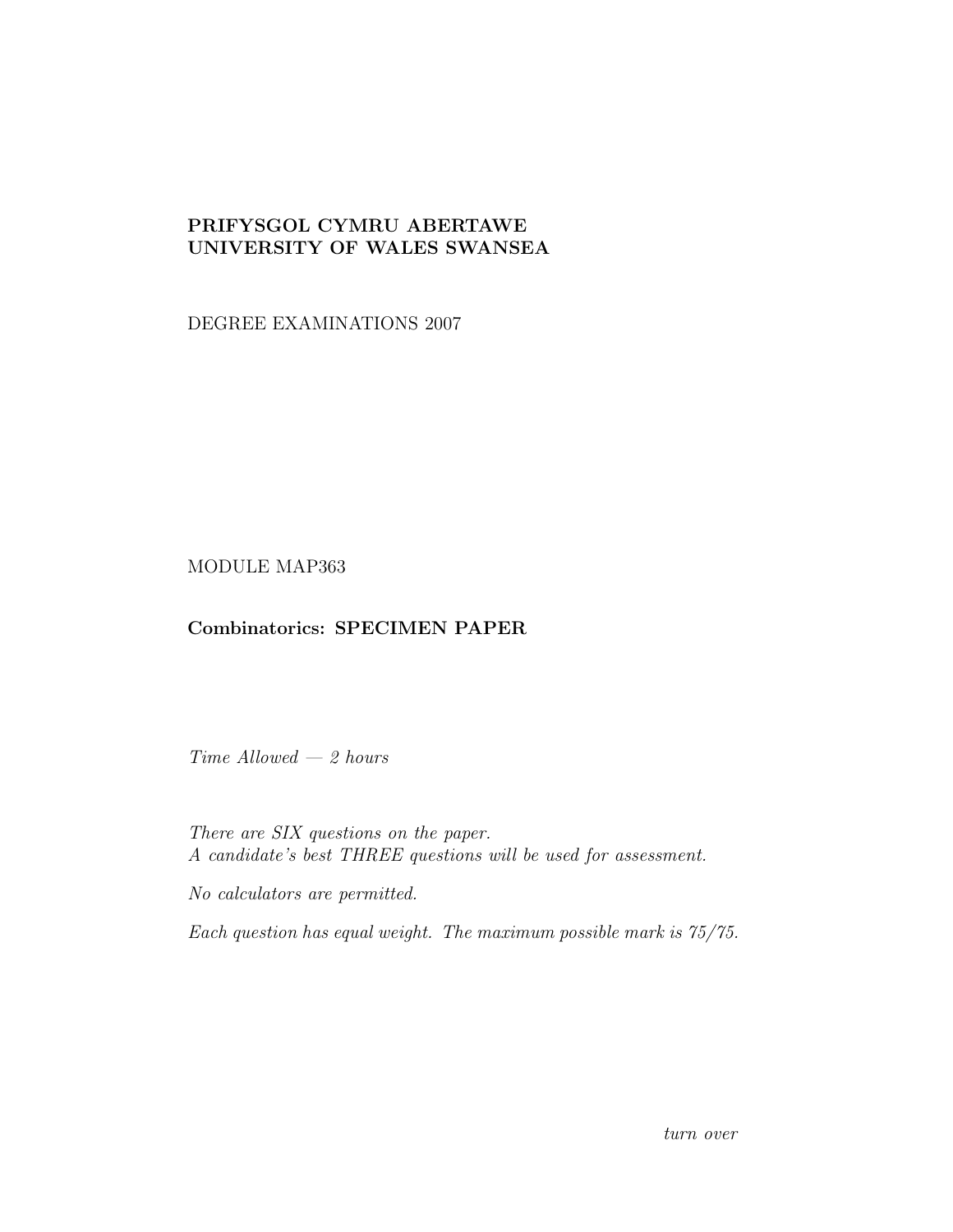1. Let G be a graph with vertex set V and edge list  $E$ .

(a) Define the *degree* of a vertex  $x \in V$ . Define the *degree* sequence of  $G$ . What does it mean to say that  $G$  is simple?

[5 Marks]

(b) State and prove the Handshaking Theorem relating the degree sequence of  $G$  to the number of edges of  $G$ . [8 Marks]

(c) For each of the sequences below, decide whether or not it is the degree sequence of a simple graph. (If it is, give an explicit example, if not, explain clearly why not.)

(i) 
$$
(3,3,3,3,3,3)
$$
, (ii)  $(3,3,3,3,3)$ , (iii)  $(3,1,1,1,0,0)$ , (iv)  $(4,2,1,1,0)$  [12 Marks]

2. (a) What is meant by a closed Hamiltonian path in a graph? What does it mean to say that a graph is *bipartite*? [7 Marks]

(b) Supose that  $G$  is a bipartite graph with bipartition  ${A, B}$ . Show that if G has a closed Hamiltonian path then  $|A| = |B|$ . [8 Marks]

(c) Now let G be the graph shown below.



(i) Show that if the edge between vertices x and y is deleted then  $G$  becomes bipartite.  $[4 \text{ Marks}]$ 

(ii) Deduce that if  $G$  has a closed Hamiltonian path then this path must use the edge  $\{x, y\}$ . Hence, or otherwise, show that G does not have a closed Hamiltonian path. [6 Marks]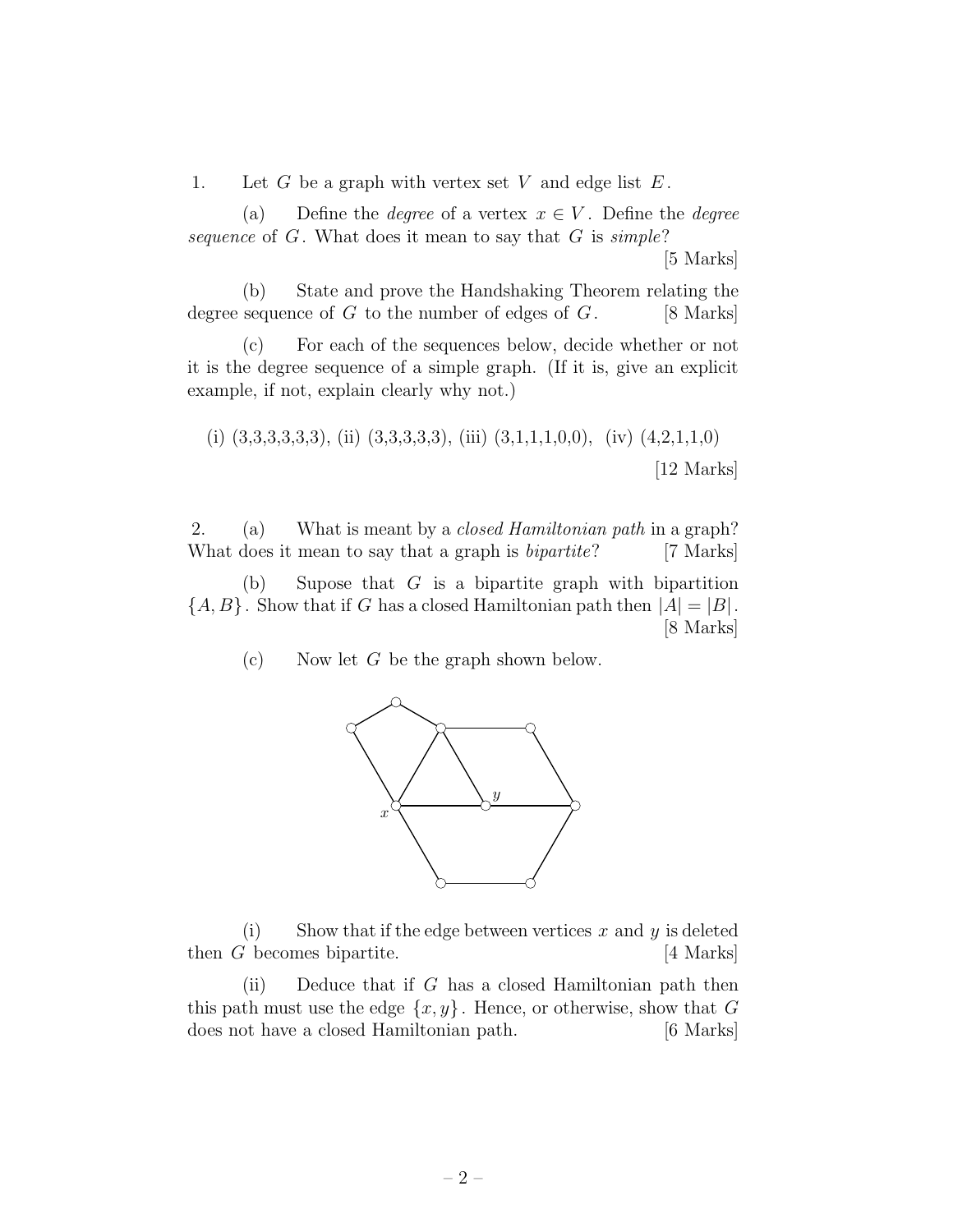3. Let G be a simple graph with vertices labelled by distinct natural numbers.

(a) What does it mean to say that a subgraph of  $G$  is a spanning tree in  $G$ ? [4 Marks]

(b) Define the *Prüfer code* of a spanning tree  $T$  in  $G$ . Illustrate your answer by determining the Prüfer code of the spanning tree shown below.



(In this diagram, grey edges are edges of the complete graph on  $\{1, 2, 3, 4, 5\}$  and black edges are edges of a given spanning tree in this graph.) [8 Marks]

(c) Which spanning trees in the complete graph with vertex set  $\{1, 2, 3, 4, 5, 6, 7\}$  have Prüfer code of the form  $(a, a, a, a, b)$ where  $a \neq b$ ? [9 Marks]

How many such spanning trees are there? [4 Marks]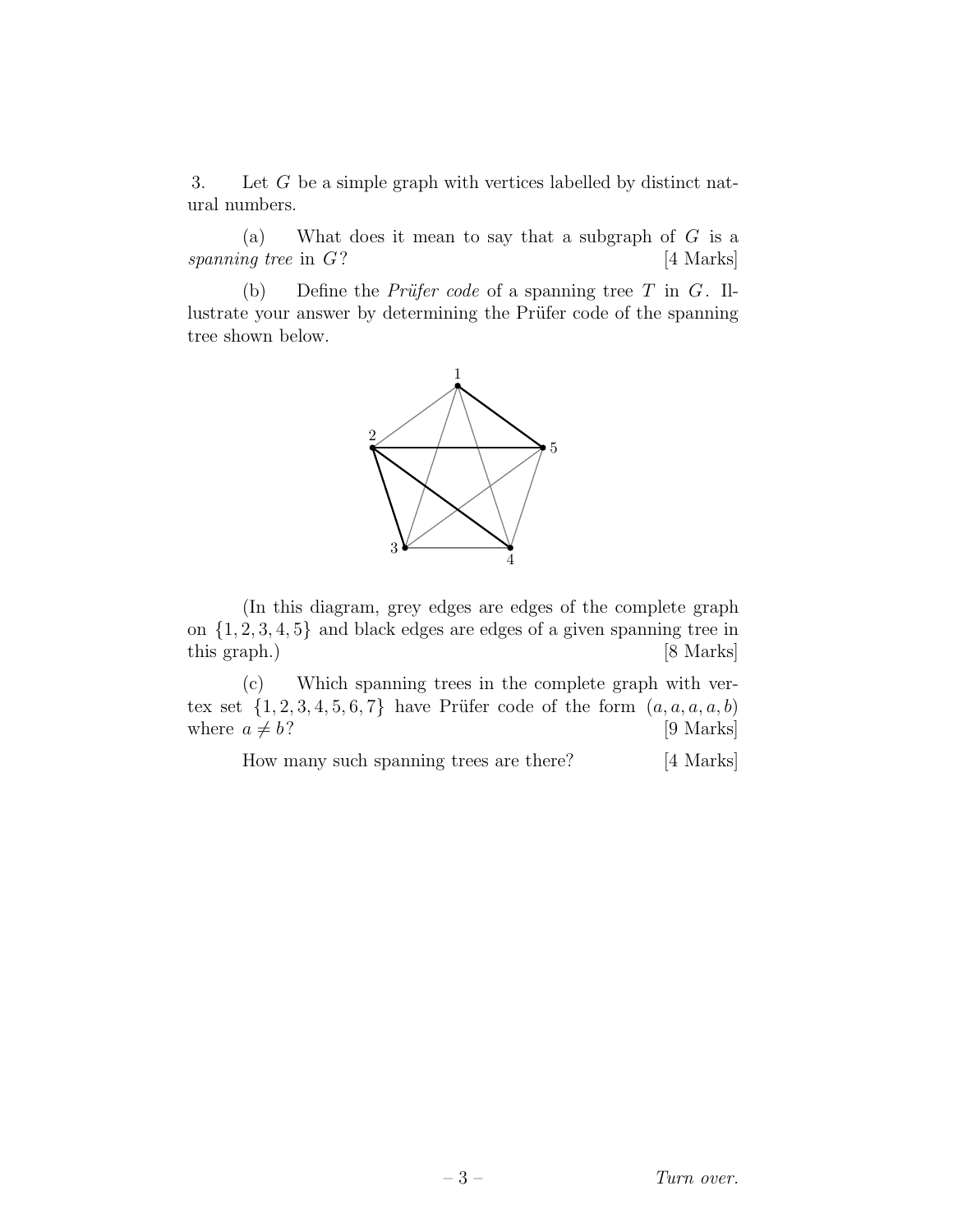4. Let N be a network with source s and target t. Write  $c(x, y)$ for the capacity of the edge  $(x, y)$ .

(a) What is meant by a *flow* in N? Define the value val f of a flow  $f$ . What does it mean to say that a flow is maximal?

[5 Marks]

(b) What does it mean to say that  $(S, T)$  is a cut of N? Define the *capacity* of a cut. [3 Marks]

(c) Suppose that f is a flow in N and  $(S, T)$  is a cut of N such that if  $(x, y)$  is an edge of N with  $x \in S$  and  $y \in T$  then  $f(x, y) = c(x, y)$ , and if  $(y, x)$  is an edge of N with  $x \in S$  and  $y \in T$ then  $f(y, x) = 0$ . Explain why f is a maximal flow. [7 Marks]

(d) The diagram below shows a network of water pipes between cities in the land of Erewhon. The source is Swaniff (marked  $S$ ), and the target is Tropwen (marked  $T$ ). The numbers on the edges give their capacities.



Find with proof a maximal flow in this network. What is its value? [6 Marks]

At fabulous expense, the regional assembly of Erewhon builds a new pipe of capacity 10 units, running from Swaniff to the city marked  $C$ . Find the new maximal flow value.  $[4 \text{ Marks}]$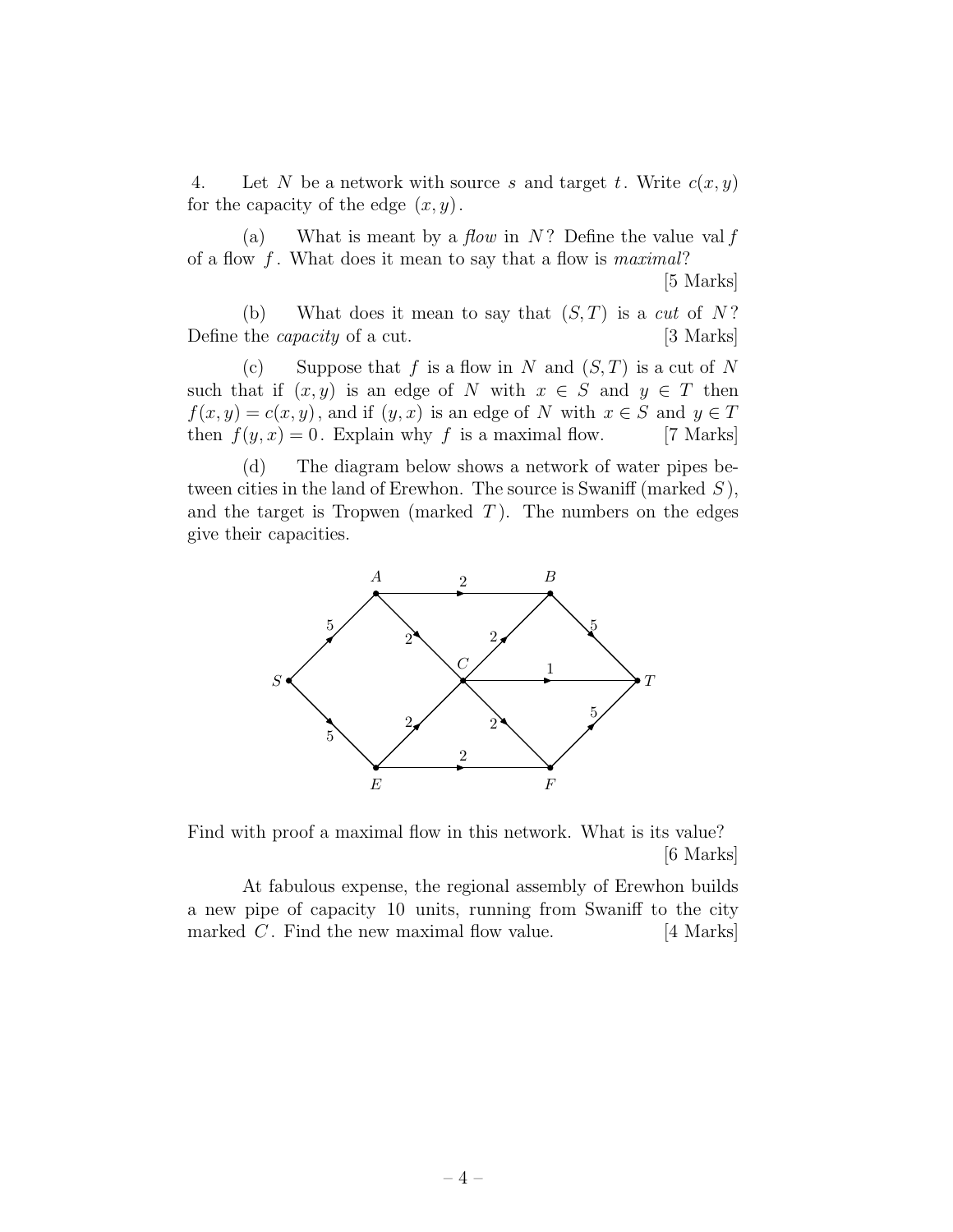5. Let k be a rotation by  $60°$  of the regular hexagon. Let K be the subgroup of the symmetry group of the hexagon generated by  $k$ . Let  $e$  be the identity element of  $K$ .



Let  $X$  be the set of vertex colouring of the hexagon using the colours red and blue. Explain how  $K$  may be regarded as a subgroup of  $\text{Sym}(X)$ . [5 Marks]

For  $h \in K$ , let Fix h be the set of colourings fixed by h. Show that  $| Fix e| = 2^6 = 64$  and that  $| Fix k| = 2$ . Find the number of fixed points of the remaining elements of  $K$  in their action on  $X$ .

[8 Marks]

How many ways are there to colour the vertices of a regular hexagon red and blue if two colourings are regarded as the same if one can be rotated into the other? [6 Marks]

[You may assume that the number of orbits of  $K$  in its action on  $X$  is given by

$$
\frac{1}{|K|}\sum_{h\in K}|\operatorname{Fix} h|.]
$$

How does your answer change if reflections are also taken into account? [6 Marks]